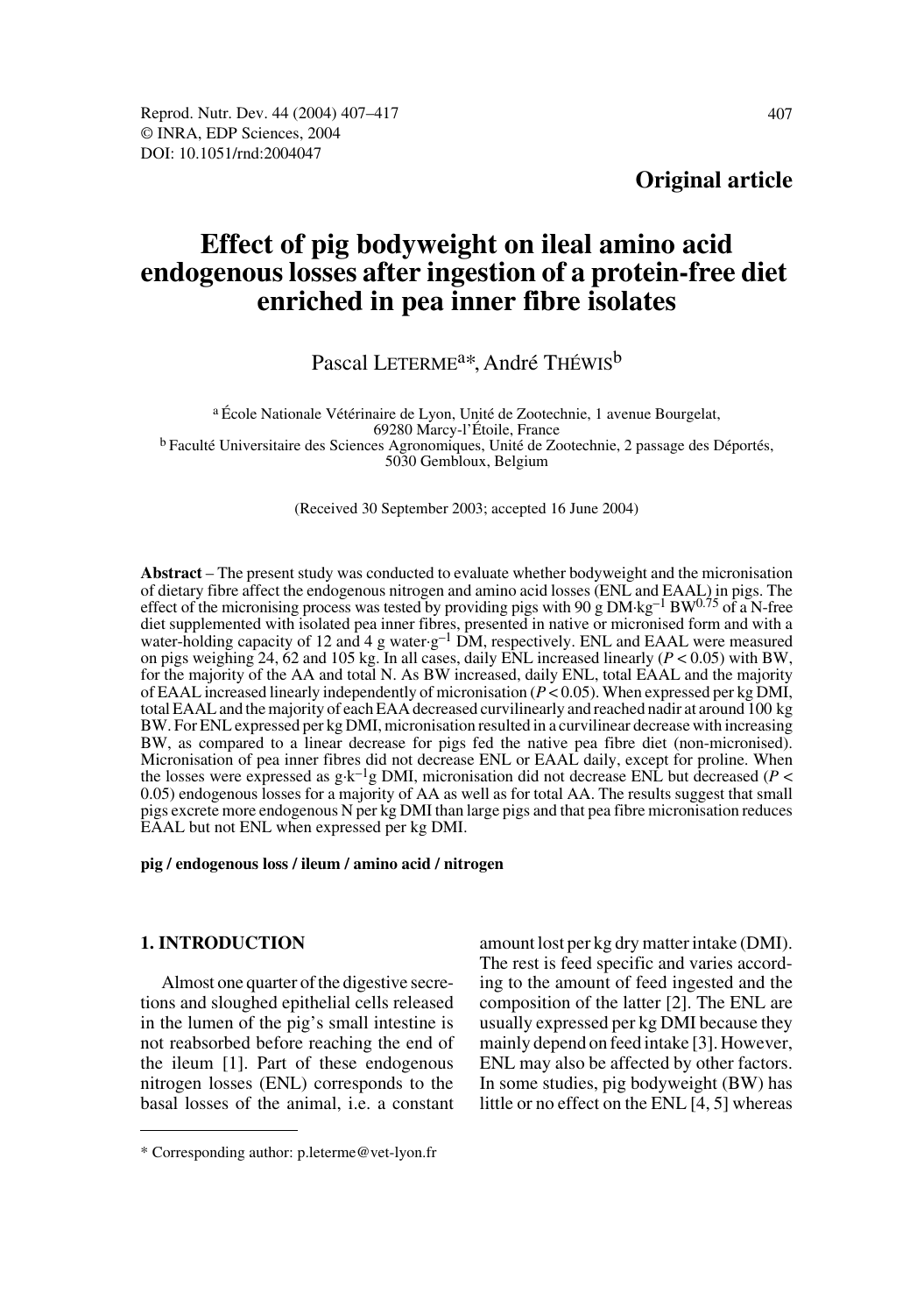in others, a significant effect has been found [6]. According to the current data available, ENL are proportional to BW when DMI is lower than 70 g DM·kg<sup>-1</sup> BW<sup>0.75</sup> [6, 7].

Unabsorbed endogenous proteins are mixed with the indigestible dietary proteins excreted at the end of the small intestine. Therefore, the difference between nitrogen intake and ileal nitrogen output, only provides an "apparent" value of protein digestibility. The determination of the real digestibility of the dietary proteins requires the distinction between the endogenous and dietary proteins excreted [2]. The knowledge of the ENL level is also important because these losses significantly affect N retention in pigs [8].

So far, the range of BW evaluated [4, 6] has been too limited to draw convincing conclusions. Therefore, the analysis of the overall information available is of poor help. Bastianelli [9] compiled 105 literature data and found a poor relationship  $(r = -0.16)$ between pig BW and ENL, expressed per kg DMI, compared to that obtained between ENL and DMI  $(r = 0.56)$ . Moreover, Stein et al. [5] did not observe any significant difference in ENL between pigs weighing 112 and 215 kg. However, in a recent literature review, the same authors [10] suggested that ENL are higher in young pigs and that the BW effect decreases rapidly as BW increases. This hypothesis is supported by data of ENL obtained on young animals: piglets weighing less than 10 kg and fed a N-free diet excrete from 3.5 to 4.6 g endogenous  $N \cdot kg^{-1}$ DMI [11, 12] whereas the average value for pigs weighing from 30 to 100 kg reaches only 1.7 g  $N \cdot kg^{-1}$  DMI [13]. Apart of these higher ENL in piglets can be ascribed to a lower DMI. However, when expressed per kg, 10 kg-piglets have an ENL of 0.405 g, compared to 0.057 to 0.017 g in pigs weighing from 30 to 100 kg. Therefore, BW appears to be an important factor in the determination of ENL.

The present study was aimed at quantifying the basal endogenous N and amino acid (AA) losses recovered at the ileum of pigs across a wide range of BW (24–105 kg). Two diets were formulated to include isolated pea inner fibres, presented in two different forms: native or micronised. In a previous study [14], we demonstrated that native pea inner fibres increased ENL, due to their high water-holding capacity (10– 12 g water $\cdot$ g<sup>-1</sup> DM). When the latter was reduced (4 g water $\cdot$ g<sup>-1</sup> DM) by micronisation of the fibres, ENL decreased and did not exceed the basal level. Thus, the second aim was to determine whether fibre micronisation decreases ENL and whether there is an interaction with pig BW.

#### **2. MATERIALS AND METHODS**

# **2.1. Animals**

Four piglets  $(20 \pm 1 \text{ kg BW})$  of the Seghers Hybrid breed (Buggenhout, Belgium) were fitted with a post-ileal T-cannula [15]. After recovery, the pigs were placed in metabolism cages and, between each experimental period, in larger cages. Their bodyweights during the 3 successive periods were the following:  $24 \pm 0.5$  kg,  $62 \pm 0.5$  kg and  $105 \pm 4$  kg. Two pigs were discarded after the first period and replaced by others of the same weight and also one after the second period. The BW mentioned corresponds to that measured at the beginning of each period. The experiments were conducted under the guidelines of the Belgian Ministry of Agriculture for animal research.

# **2.2. Diets**

Two protein-free diets were formulated (Tab. I) to contain isolated pea inner fibres as the sole fibre source and presented in either native (unprocessed) or micronised form. All the diets were supplemented with 2 g  $Cr_2O_3 \tcdot kg^{-1}$  DM and mixed with water (1:1).

The microniser was composed of a rotor with numerous blades in a vertical cylinder. Micronisation was obtained by the impact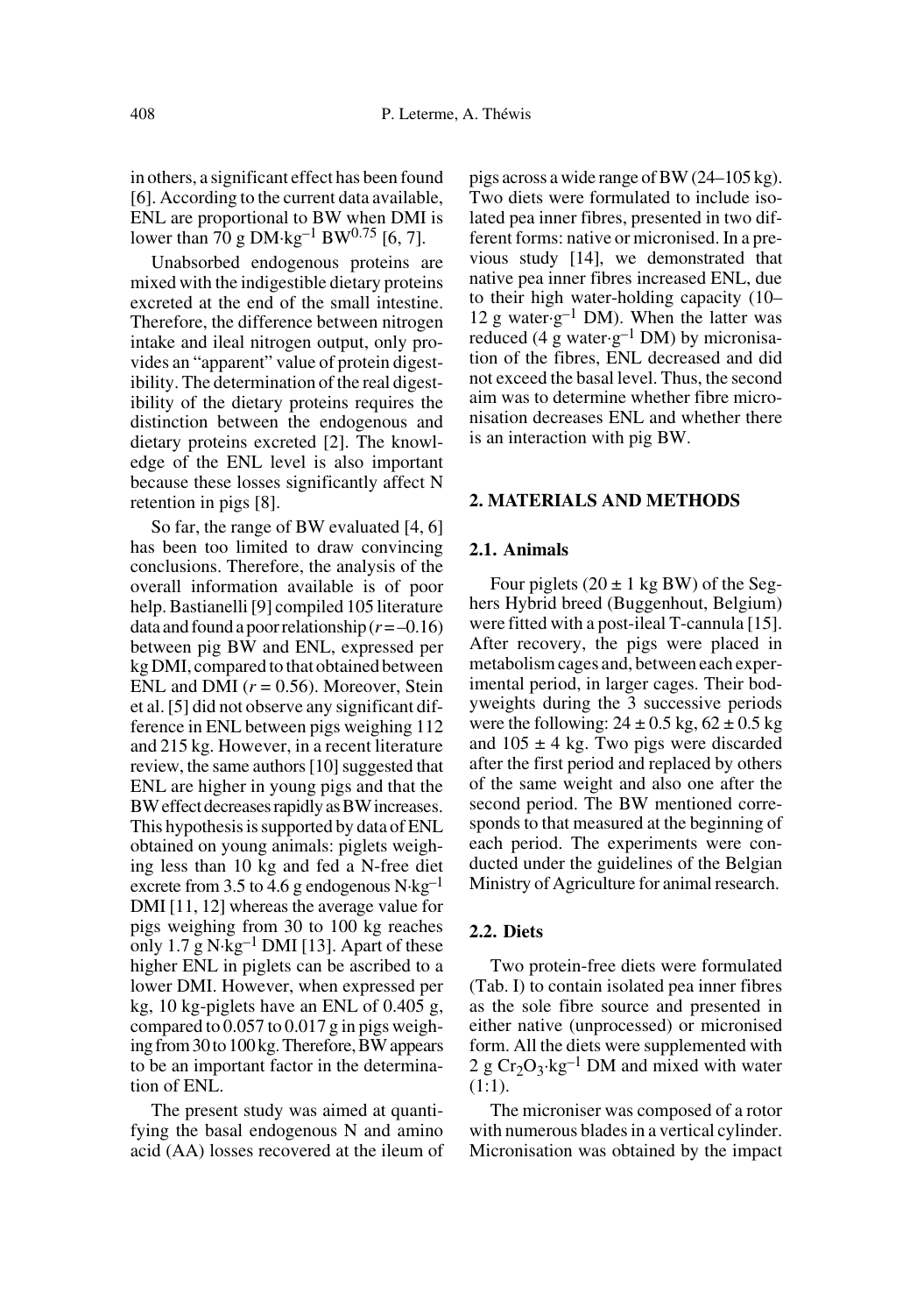|                                             | Micronised Native pea<br>pea fibre diet fibre diet |     |
|---------------------------------------------|----------------------------------------------------|-----|
| Ingredients, g·kg <sup>-1</sup> DM          |                                                    |     |
| Maize starch                                | 600                                                | 600 |
| Micronised pea inner<br>fihres <sup>1</sup> | 200                                                |     |
| Native pea inner<br>fibres <sup>1</sup>     |                                                    | 200 |
| Sucrose                                     | 100                                                | 100 |
| O <sub>i12</sub>                            | 40                                                 | 40  |
| Mineral/vitamin<br>$premix^3$               | 60                                                 | 60  |
| Analyses, $g \cdot kg^{-1}$ DM              |                                                    |     |
| Protein ( $N \times 6.25$ )                 | 24                                                 | 23  |
| Starch                                      | 430                                                | 430 |
| Ether extract                               | 45                                                 | 44  |
| NDF                                         | 57                                                 | 44  |
| Dietary fibres <sup>4</sup>                 |                                                    |     |
| insolubles                                  | 77                                                 | 78  |
| solubles                                    | 19                                                 | 1   |
|                                             |                                                    |     |

**Table I.** Composition of the diets  $(g \cdot kg^{-1} DM)$ .

1 Provided by Provital (Warcoing, Belgium). The unprocessed fibres contained, on average, 490 g die-<br>tary fibres, 430 g starch and 11.8 g N·kg<sup>-1</sup> DM and the micronised fibres: 450 g dietary fibres, 450 g starch and  $12 \text{ g N·kg}^{-1}$ . The nitrogen was mostly in a free form. N-NDF (nitrogen bound to the neutral detergent fibres, i.e. the total insoluble fibres) represented 156 and 37 mg·kg–1 DMI in the unprocessed and micronised fibre diets, respectively [16]. The AA content of the pea fibre isolates was as follows (g·kg–1 DM): Arg 6.4; His 2.1; Ile: 3.5; Leu: 5.7; Lys: 6.0; Met: 1.0; Phe: 3.6; Thr: 3.6; Trp: 0.08; Val: 4.3; Ala: 3.7; Asp: 7.9; Cys: 1.5; Glu: 9.5; Gly: 3.9; Pro: 3.4; Ser: 3.6; Tyr: 0.3; Sum: 73.5 g AA. 2 Oil: maize/groundnut/soyabean (1/1/1).  $3$  Premix (g·kg<sup>-1</sup> diet): 10 g dicalcium phosphate, 5 g chalk, 5 g NaCl, 30 g Brichart premix (Sombreffe,

Belgium, described by Leterme et al. [14, 16]). 4 Dietary fibres: AOAC method [17].

of the particles with the blades and the jacketing of the cylinder. After micronisation, 95% of the particles had a size  $<$  60 µm. The isolation process and the composition of the fibre isolates were previously described [14, 16].

#### **2.3. Experimental procedure**

Four pigs were used successively at 24, 62 and 105 kg BW. They were divided into 2 blocks of 2 pigs. For each BW level, 2 pigs received the N-free diet supplemented with native pea fibres and the 2 others the N-free diet with micronised pea fibres. After ileal digesta collection (see below), the diets were permuted and the digesta were collected so that, at each BW level, each diet was tested on 4 pigs. The pigs received daily, in 2 meals  $(8-16 \text{ h})$ , 90 g DM·kg<sup>-1</sup>  $W^{0.75}$  of the experimental diet. After 3 days of adaptation, ileal digesta were collected for 3 days from 9 to 17 h, in plastic bags attached to the cannula. During previous experiments, it was established that more than 95% of the digesta from the morning meal are excreted during that collection period. Each collected sample was immediately frozen and the samples were pooled per day before freeze-drying. After the first collection period, the pigs received a balanced diet for 2 days before receiving the second experimental diet, in order to restore their protein status and maintain their appetite, which may decrease over time with prolonged N-free nutrition. Between each experimental period, the pigs rested in large cages  $(1 \times 1.5 \text{ m})$  and received a balanced diet (Brichart, Sombreffe, Belgium).

#### **2.4. Chemical analyses**

Diet ingredients were analysed for N by the Kjeldahl method on a Kjeltec 1030 analyser (Foss, Denmark). Starch was analysed by the enzyme method of AOAC [17], using amyloglucosidase (EC3.2.1.3; Sigma A7255), glucose oxidase (EC1.1.3.4; Sigma G7773) and peroxidase (EC1.11.1.7; Sigma P8125). The NDF determination was performed on a Fibertec analyser (Foss, Denmark) and, prior to the analyses, the samples were boiled for 1 h in a thermostable  $\alpha$ -amylase solution (Termamyl 120L, Novo Nordisk, Denmark). The dietary fibre content was also determined by the enzymatic-gravimetric method of AOAC [18]. The AA were determined, after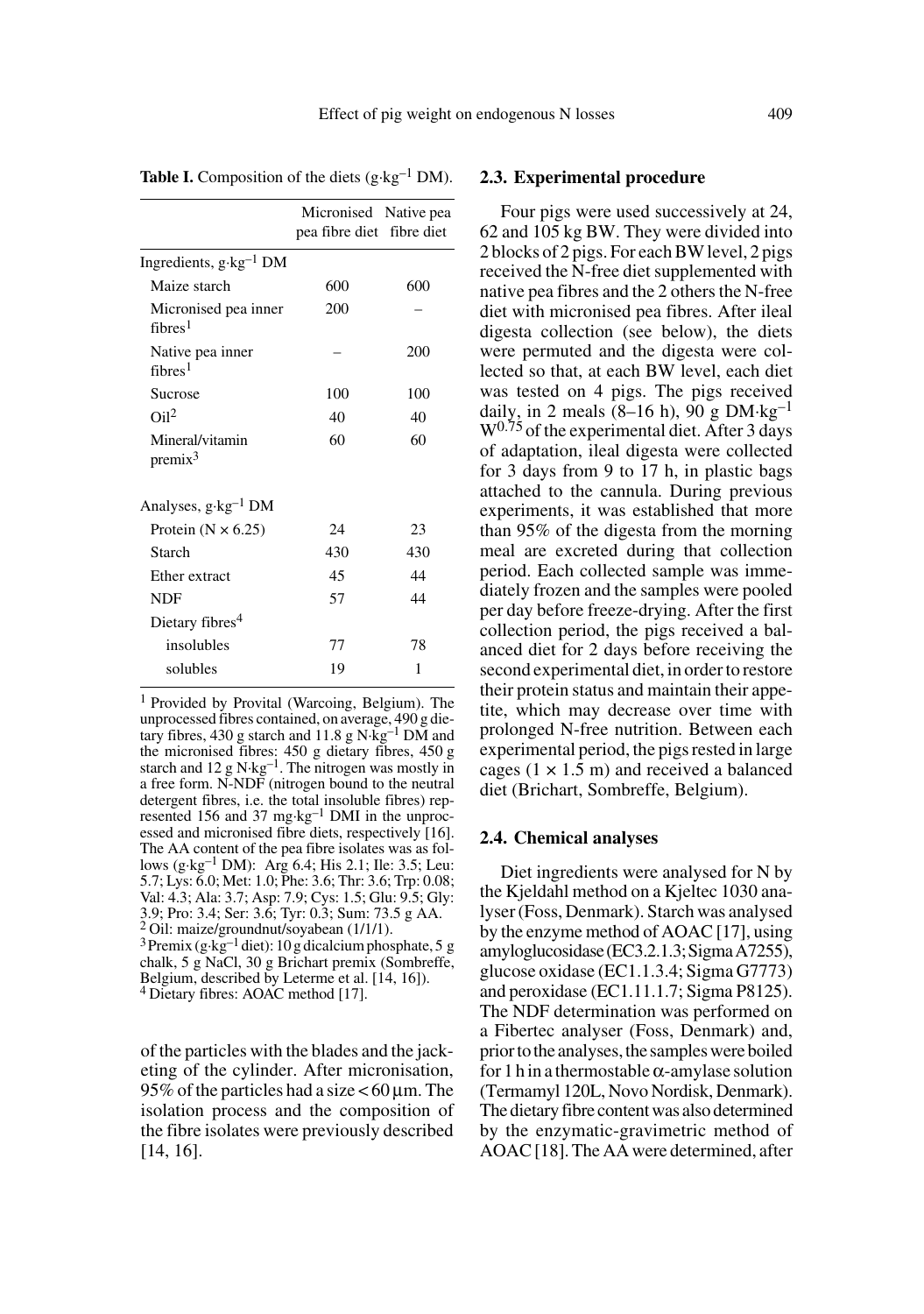acid hydrolysis (6 M HCl + 1% phenol; 24 h at 110 °C in glass tubes under a N atmosphere) by HPLC using the Pico-Tag method of Waters (Millipore Corp., Bedford, MA, USA) with phenyl-thiocarbamyl derivatives. Cysteine and methionine were determined by the same method following oxidation with performic acid. Tryptophan was not analysed. The digesta were analysed for N, AA and chromium contents. The latter were obtained by titration with Mohr salt (Sigma F3754) after nitric acid/ perchloric acid digestion [19].

#### **2.5. Statistical analyses**

The BW effect was tested using the GLM procedure of SAS [20] according to the following model: Yijk = m + BWi + Fj + (BW  $\times$  $F$ ij + Pk + eijk, where Yijk = dependent variable,  $m =$  overall mean,  $BWi =$  bodyweight ( $i = 24, 62$  and 105),  $Fi = fibre$  ( $j =$ micronised and native),  $BW \times F$  the interaction between BW and fibre processing,  $Pk = period (k = 1 and 2)$  and eijk = residual error. The "Fibre processing  $\times$  BW" interaction was tested against the residual error. Treatment means were separated using the least squares difference test. Least-squares means presented in Tables II and III come from two separate analyses made within the diets. Least-squares means were compared by a protected t-test, i.e., after verifying for significant effects of BW, in the two separate analyses.

The effect of BW with 2 degrees of freedom (DF) was tested for linearity (1DF) and deviation from linearity (2 DF). The regression equations used for each diet were:  $Y$ ij =  $\alpha$  +  $\beta$ ·BWi when the linear effect only was significant and Yij =  $\alpha$ ·BWi<sup> $\beta$ </sup> when the deviation from linearity was significant.

The possible presence, in the ileal digesta, of undigested proteins coming from the pea dietary fibres was checked through a  $\chi^2$ -test that compared the AA profile of the ileal digesta of the pigs with that of the pea fibre isolates, as described by Le Guen et al. [21].

# **3. RESULTS**

The results of the ileal endogenous N and AA losses are presented in Table II (expressed in g·day<sup>-1</sup>) and Table III (in g·kg<sup>-1</sup> DMI). The ileal DM digestibility of the micronised fibre diet also detailed in Table II, was lower ( $P < 0.05$ ) in the piglets weighing 24 kg, compared with the larger pigs.

The daily ileal excretion of the majority of the AA and total N increased linearly  $(P < 0.05)$  with pig BW (Tab. II and Fig. 1) but no fibre micronisation effect  $(P > 0.05)$ was observed, except for proline, for which the excretion was increased after micronisation. The linearity of the increase in daily ileal excretion with BW was observed for 12 AA (Arg, His, Leu, Lys, Met, Thr, Val, Ala, Asp, Glu, Gly, Tyr) with the micronised pea fibre diet and 10 AA (Arg, Ile, Leu, Lys, Met, Thr, Val, Ala, Asp, Glu) with the native pea fibre diet.

The N and AA endogenous losses expressed in g·kg–1 DMI (Tab. III) decreased (*P* < 0.05) with BW. The decrease was more pronounced between 24 and 62 kg BW. The difference between pigs weighing 62 and 105 kg was significant for proline only and the sum of AA for both diets. In both cases, proline excretion was high in the piglets. Fibre micronisation decreased ENL (*P* < 0.05) for most of the AA and total N. The decrease in ENL with BW increase was quadratic for the sum of AA and total N, with the exception of the total N in pigs fed the diet supplemented with native pea fibres (Fig. 1).

There was an interaction between fibre processing and BW (*P* < 0.05) for 4 AA (Met, Phe, Cys and Pro) when the data of ileal excretion were expressed in g AA/d and also 4 AA (Arg, Met, Phe and Cys) when these were expressed per kg DMI (Tabs. II and III). The animal effect was significant for only 3 AA (Ile, Leu, Phe).

Since the fibre source of the experimental N-free diets, i.e. the pea fibre extracts, contained proteins (see Materials and Methods), possible contamination by residual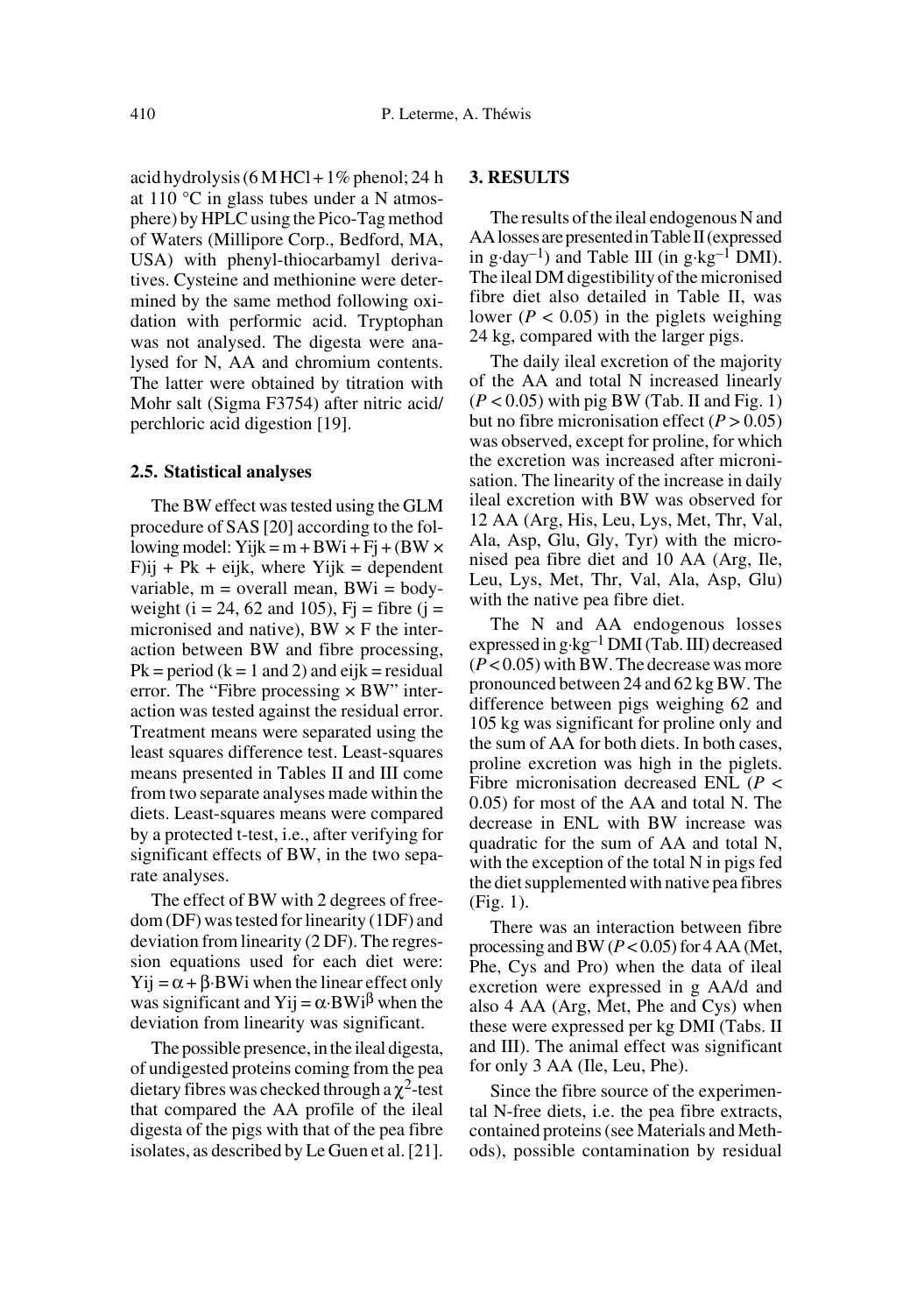|            | Micronised pea fibre diet |                           |                   |          |                  | Native pea fibre diet |                   |                   |                  | Fibre processing |                     |                 | BW effect <sup>c</sup> | $BW \times fibre$ |                           |             |
|------------|---------------------------|---------------------------|-------------------|----------|------------------|-----------------------|-------------------|-------------------|------------------|------------------|---------------------|-----------------|------------------------|-------------------|---------------------------|-------------|
| <b>BW</b>  | 24 kg                     | 62 kg                     | $105 \text{ kg}$  | SEMª     | L/Q <sup>d</sup> | $24$ kg               | 62 kg             | $105 \text{ kg}$  | SEM <sup>a</sup> | L/O <sup>d</sup> | effect <sup>b</sup> | $24 \text{ kg}$ |                        |                   | 62 kg 105 kg significance | interaction |
|            | $dDM$ 82.3a               | 85.3b                     | 84.9b             | $0.46**$ |                  | 80.5                  | 82.3              | 82.4              | 0.57             |                  |                     | *               | a                      | $\mathbf b$       | b                         | $\ast$      |
|            | Essential amino acids     |                           |                   |          |                  |                       |                   |                   |                  |                  |                     |                 |                        |                   |                           |             |
| Arg        | 0.46                      | 0.48                      | 0.52              | 0.03     | L                | 0.57                  | 0.59              | 0.57              | 0.02             | L                | ns                  |                 |                        |                   | ns.                       | ns          |
| <b>His</b> | 0.24                      | 0.25                      | 0.29              | 0.03     | L                | 0.29                  | 0.24              | 0.28              | 0.03             | Q                | ns                  |                 |                        |                   | ns.                       | ns          |
| <b>Ile</b> | 0.36a                     | 0.57ab                    | 0.72 <sub>b</sub> | $0.06**$ | Q                | 0.37a                 | 0.47a             | 0.66 <sub>b</sub> | $0.04**$         | L                | <sub>ns</sub>       | a               | a                      | b                 | ∗                         | ns          |
| Leu        | 0.99a                     | 1.13a                     | 1.60b             | $0.12**$ | L                | 1.03a                 | 1.20a             | 1.52 <sub>b</sub> | $0.07**$         | L                | ns                  | a               | a                      | b                 | ∗                         | ns          |
| Lys        | 0.67a                     | 0.84ab                    | 1.05 <sub>b</sub> | $0.05*$  | L                | 0.71a                 | 0.78a             | 1.03 <sub>b</sub> | $0.05**$         | L                | ns                  | a               | a                      | b                 | *                         | ns          |
| Met        | 0.55                      | 0.50                      | 0.57              | 0.01     | L                | 0.29a                 | 0.39a             | 0.53 <sub>b</sub> | $0.04**$         | L                | ns                  | a               | a                      | b                 | *                         | *           |
| Phe        | 0.53a                     | 0.86 <sub>b</sub>         | 1.15c             | $0.10**$ | L                | 0.55a                 | 1.12 <sub>b</sub> | 1.06b             | $0.09**$         | Q                | ns                  | a               | b                      | h                 | $\ast$                    | $\ast$      |
| Thr        | 0.66a                     | 0.81a                     | 1.33 <sub>b</sub> | $0.11**$ | L                | 0.75a                 | 0.99 <sub>b</sub> | 1.21 <sub>b</sub> | $0.07**$         | L                | ns                  | a               | a                      | b                 | $\ast$                    | ns          |
| Val        | 0.65a                     | 0.82a                     | 1.22 <sub>b</sub> | $0.10**$ | L                | 0.71                  | 0.80              | 1.14              | $0.07**$         | L                | ns                  | a               | a                      | b                 | *                         | ns          |
|            |                           | Non-essential amino acids |                   |          |                  |                       |                   |                   |                  |                  |                     |                 |                        |                   |                           |             |
| Ala        | 1.01a                     | 1.11a                     | 1.27 <sub>b</sub> | $0.08*$  | L                | 1.07                  | 1.08              | 1.17              | 0.03             | L                | ns                  |                 |                        |                   | ns                        | ns          |
| Asp        | 0.93a                     | 1.18a                     | 2.14 <sub>b</sub> | $0.18**$ | L                | 0.97a                 | 1.47a             | 2.24 <sub>b</sub> | $0.16***$        | L                | ns                  | a               | b                      | $\mathbf{c}$      | **                        | ns          |
| Cys        | 0.58                      | 0.67                      | 0.73              | 0.05     | Q                | 0.33a                 | 0.64 <sub>b</sub> | 0.81b             | $0.07**$         | Q                | ns.                 | a               | a                      | b                 | *                         | *           |
| Glu        | 0.98a                     | 1.61a                     | 2.74 <sub>b</sub> | $0.27**$ | L                | 1.17a                 | 1.62a             | 2.69 <sub>b</sub> | $0.27*$          | L                | ns                  | a               | a                      | b                 | *                         | ns          |
| Gly        | 1.06                      | 1.32                      | 2.07              | 0.23     | L                | 1.43                  | 1.66              | 1.50              | 0.12             | Q                | ns.                 | -               | $\qquad \qquad$        |                   | ns.                       | ns.         |
| Pro        | 2.10                      | 2.22                      | 2.26              | 0.25     | Q                | 2.19                  | 2.85              | 2.77              | 0.14             | Q                | *                   | a               | b                      | a                 | *                         | ∗           |
| Ser        | 0.97                      | 1.25                      | 1.32              | 0.09     | Q                | 1.11                  | 1.55              | 1.62              | 0.10             | Q                | ns                  | a               | b                      | b                 | *                         | ns          |
| Tyr        | 0.37a                     | 0.62ab                    | 0.96 <sub>b</sub> | $0.09*$  | L                | 0.40a                 | 0.76 <sub>b</sub> | 0.81 <sub>b</sub> | $0.06***$        | Q                | ns                  | a               | a                      | b                 | *                         | ns          |
|            | $\Sigma$ AA 13.11a        | 16.54ab 21.93b            |                   | $1.59*$  | L                | 13.94a                | 18.21b            | 21.51c            | $0.98**$         | L                | ns                  | a               | ab                     | b                 | *                         | ns          |
| N          | 2.46a                     | 3.20ab                    | 3.91b             | $0.24*$  | L                | 2.59a                 | 3.86b             | 4.90c             | $0.31***$        | L                | ns                  | a               | b                      | $\mathbf{c}$      | *                         | ns          |

**Table II.** Ileal dry matter digestibility (%) and ileal endogenous N and amino acid excretion  $(g \cdot d^{-1})$  in pigs of different bodyweights fed a N-free diet containing micronised or native pea isolated fibres.

<sup>a</sup> Pooled standard-error of the mean and level of significance of the bodyweight effect (\*  $P < = 0.05$ ; \*\*  $P < 0.01$ ; \*\*\*  $P < 0.001$ ).<br><sup>b</sup> Level of significance of fibre effect (ns: not significant; \*  $P < 0.05$ ).<br><sup>c</sup> Body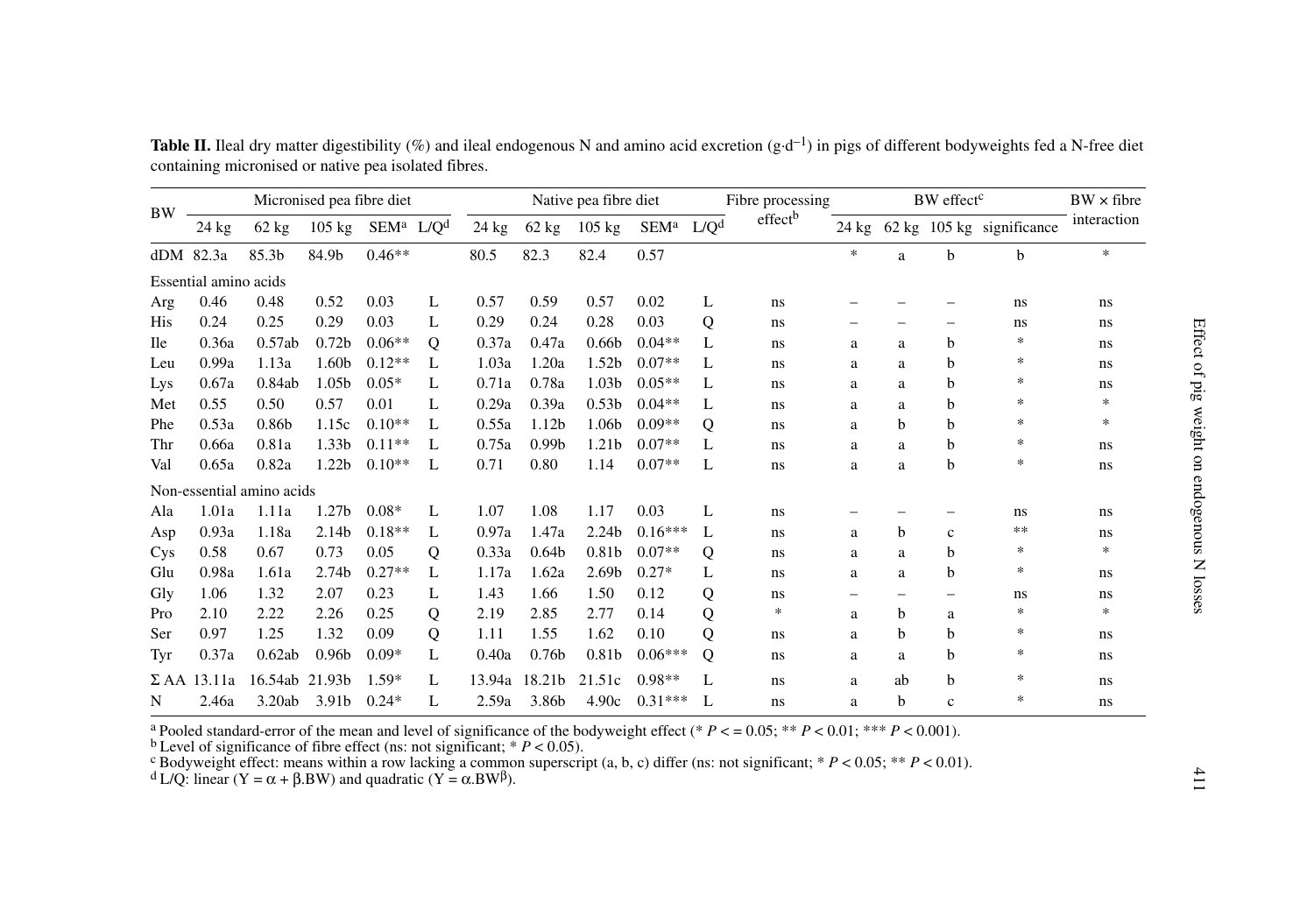| <b>BW</b>  |                           | Micronised pea fibre diet |                   |                               |                  | Native pea fibre diet |                    |                   |                  |                  | Fibre processing    | BW effect <sup>c</sup> |   |              |                           | $BW \times fibre$ |
|------------|---------------------------|---------------------------|-------------------|-------------------------------|------------------|-----------------------|--------------------|-------------------|------------------|------------------|---------------------|------------------------|---|--------------|---------------------------|-------------------|
|            | 24 kg                     |                           |                   | 62 kg 105 kg SEM <sup>a</sup> | L/Q <sup>d</sup> | $24$ kg               | 62 kg              | $105 \text{ kg}$  | SEM <sup>a</sup> | L/O <sup>d</sup> | effect <sup>b</sup> | 24 kg                  |   |              | 62 kg 105 kg significance | interaction       |
|            | Essential amino acids     |                           |                   |                               |                  |                       |                    |                   |                  |                  |                     |                        |   |              |                           |                   |
| Arg        |                           | $0.50a$ $0.21b$           | 0.17 <sub>b</sub> | $0.05**$                      | Q                | 0.59a                 | 0.30 <sub>b</sub>  | 0.27 <sub>b</sub> | $0.05***$        | Q                | *                   | a                      | b | $\mathbf c$  | *                         | *                 |
| His        |                           | $0.20a$ 0.09b             | 0.09 <sub>b</sub> | $0.02*$                       | Q                | 0.30a                 | 0.12 <sub>b</sub>  | 0.10 <sub>b</sub> | $0.03**$         | Q                | ns                  | a                      | b | b            | ∗                         | ns                |
| <b>Ile</b> | 0.32                      | 0.19                      | 0.23              | 0.03                          | Q                | 0.39a                 | 0.24 <sub>b</sub>  | 0.23 <sub>b</sub> | $0.03**$         | Q                | ns                  | a                      | b | b            | ∗                         | ns                |
| Leu        |                           | $0.97a$ 0.49b             | 0.52 <sub>b</sub> | $0.08**$                      | Q                | 1.07a                 | 0.61 <sub>b</sub>  | 0.54 <sub>b</sub> | $0.08***$        | Q                | ns                  | a                      | b | b            | *                         | ns                |
| Lys        |                           | $0.62a$ 0.34b             | 0.34 <sub>b</sub> | $0.04***$                     | Q                | 0.74a                 | 0.40 <sub>b</sub>  | 0.37 <sub>b</sub> | $0.05***$        | $\Omega$         | ns                  | a                      | b | b            | ∗                         | ns                |
| Met        |                           | $0.64a$ 0.16b             | 0.19 <sub>b</sub> | $0.07***$                     | Q                | 0.30a                 | 0.20 <sub>b</sub>  | 0.20 <sub>b</sub> | $0.05***$        | Q                | *                   | a                      | b | h            | *                         | **                |
| Phe        | 0.51                      | 0.44                      | 0.37              | 0.03                          | L                | 0.57a                 | 0.48ab             | 0.38 <sub>b</sub> | $0.04*$          | L                | ∗                   | a                      | a | b            | *                         | *                 |
| Thr        |                           | $0.63a$ $0.43b$           | 0.44 <sub>b</sub> | $0.04*$                       | Q                | 0.78a                 | 0.60ab             | 0.43 <sub>b</sub> | $0.05**$         | L                | *                   | a                      | b | b            | *                         | ns                |
| Val        |                           | $0.62a$ 0.32b             | 0.40 <sub>b</sub> | $0.05*$                       | Q                | 0.73a                 | 0.41 <sub>b</sub>  | 0.41 <sub>b</sub> | $0.05***$        | $\mathbf{O}$     | ∗                   | a                      | b | $\mathbf{c}$ | *                         | ns                |
|            | Non-essential amino acids |                           |                   |                               |                  |                       |                    |                   |                  |                  |                     |                        |   |              |                           |                   |
| Ala        |                           | $0.93a$ $0.45b$           | 0.41 <sub>b</sub> | $0.08***$                     | Q                | 1.10a                 | 0.56 <sub>b</sub>  | 0.42 <sub>b</sub> | $0.09***$        | Q                | ns                  |                        |   |              | *                         | ns                |
| Asp        |                           | 0.94a 0.58b               | 0.70ab            | $0.06*$                       | Q                | 0.99a                 | 0.75 <sub>b</sub>  | 0.80 <sub>b</sub> | $0.04**$         | Q                | *                   | a                      | b | $\mathbf{c}$ | *                         | ns                |
| Cys        |                           | $0.68a$ 0.24b             | 0.24 <sub>b</sub> | $0.06***$                     | Q                | 0.35                  | 0.32               | 0.32              | 0.02             | Q                | *                   | a                      | b | b            | *                         | **                |
| Glu        | 0.97                      | 0.88                      | 0.90              | 0.03                          | Q                | 1.21                  | 1.14               | 1.12              | 0.07             | Q                | *                   | a                      | b | b            | ∗                         | ns                |
| Gly        | 0.91                      | 0.70                      | 0.64              | 0.07                          | Q                | 1.48a                 | 0.85 <sub>b</sub>  | 0.54 <sub>b</sub> | $0.14**$         | Q                | ∗                   | a                      | b | b            | *                         | ns                |
| Pro        |                           | 1.95a 1.68a               | 0.76 <sub>b</sub> | $0.26*$                       | L                | 3.07a                 | 2.23a              | 0.64 <sub>b</sub> | $0.34***$        | L                | *                   | a                      | a | b            | *                         | ns                |
| Ser        | 0.91a                     | 0.65 <sub>b</sub>         | 0.42 <sub>b</sub> | $0.07**$                      | L                | 1.14a                 | 0.80 <sub>b</sub>  | 0.40c             | $0.10***$        | L                | *                   | a                      | b | $\mathbf{c}$ | *                         | ns                |
| Tyr        | 0.36                      | 0.31                      | 0.31              | 0.04                          | Q                | 0.41                  | 0.39               | 0.29              | 0.02             | Q                | ns                  |                        |   | -            | ns                        | ns                |
|            | $\Sigma$ AA 12.61a 7.98b  |                           | 7.14 <sub>b</sub> | $0.86**$                      | Q                | 15.22a                | 10.31 <sub>b</sub> | 7.45c             | $1.04**$         | $\mathbf Q$      | *                   | a                      | b | $\mathbf{c}$ | *                         | ns                |
| N          |                           | 2.45a 1.61b               | 1.56b             | $0.13**$                      | O                | 2.63a                 | 1.99b              | 1.29b             | $0.14**$         | L                | ns                  | a                      | b | b            | *                         | ns                |

Table III. Ileal endogenous N and amino acid excretion (g·kg<sup>-1</sup> DMI) in pigs of different bodyweights fed a N-free diet containing micronised or native pea isolated fibres.

<sup>a</sup> Pooled standard-error of the mean and level of significance of the bodyweight effect (\*  $P < = 0.05$ ; \*\*  $P < 0.01$ ; \*\*\*  $P < 0.001$ ).<br>
<sup>b</sup> Level of significance of fibre effect (ns: not significant; \*  $P < 0.05$ ).<br>
<sup>c</sup> Bo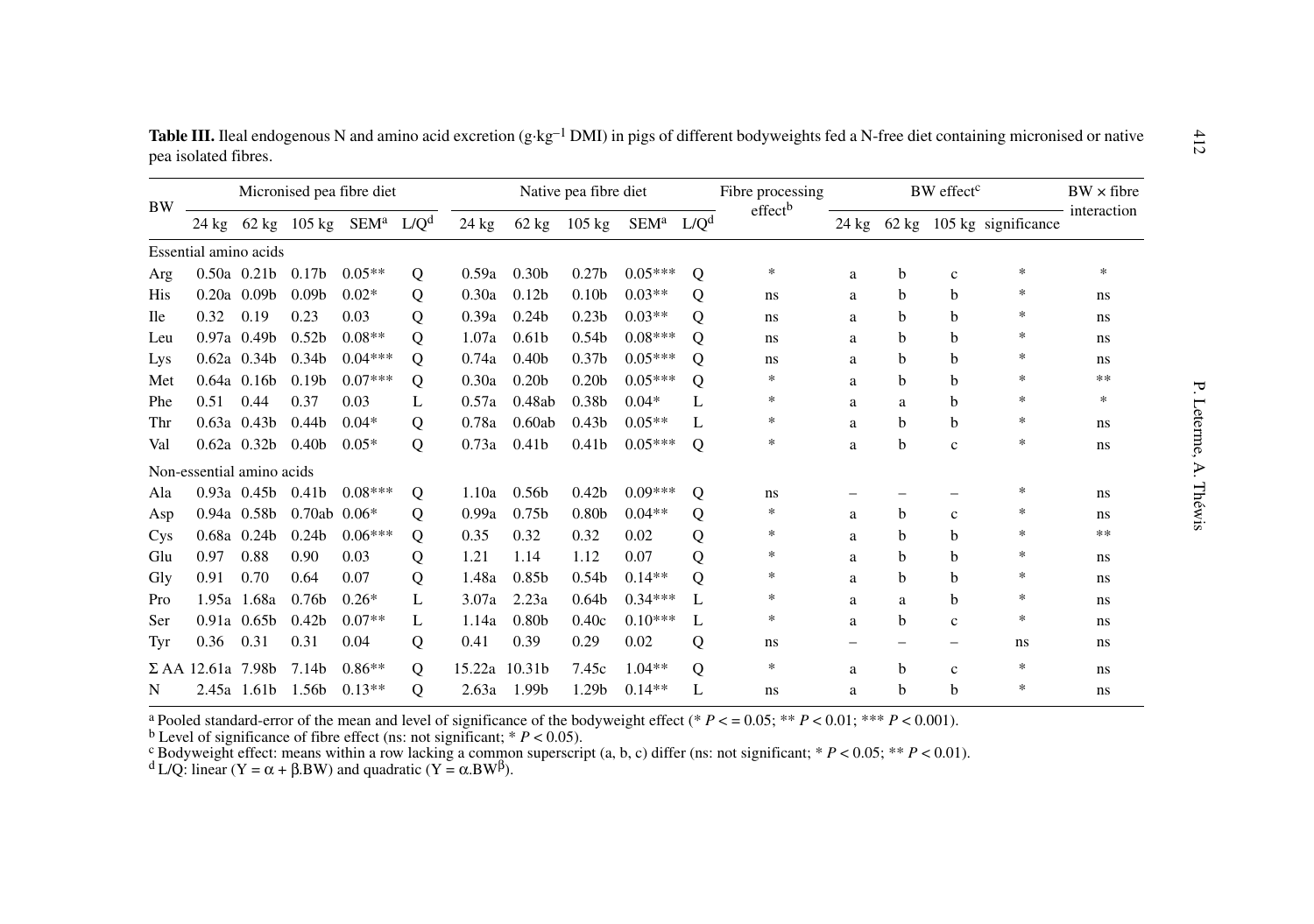

**Figure 1.** Evolution of the ileal flow of nitrogen or the sum of amino acids  $(\Sigma$  AA) with the bodyweight of pigs fed a N-free diet supplemented with either native or micronised pea fibres.<br>Nitrogen – native pea fibre diet:  $\bullet g \cdot d^{-1} y = 1.97 + 0.028 \cdot x \cdot r^2 = 0.99$ ;  $\bullet g \cdot kg^{-1}$  DMI:  $y = 3.02 -$ 0.017.x  $r^2$  = 1.0. Nitrogen – micronised pea fibre diet: ● g·d<sup>-1</sup> y = 2.05 + 0.018.x  $r^2$  = 0.99; ◆ g·kg<sup>-1</sup> DMI: y = 5.49.x<sup>-0.28</sup>  $r^2$  = 0.90. Sum of AA – native pea fibre diet: ● g·d<sup>-1</sup> y = 12.0 + 0.09.x  $r^2$  = 0.99; ♦ g·kg<sup>-1</sup> DMI y = 72.3.x<sup>-0.486</sup>  $r^2$  = 0.99. Sum <u>of</u> AA – micronised pea fibre diet: ● g·d<sup>-1</sup>  $y = 10.2 + 0.11 \cdot x$   $r^2 = 0.99$ ;  $\blacklozenge$   $g \cdot kg^{-1}$  DMI  $y = 43.6 \cdot x^{-0.397}$   $r^2 = 0.97$ .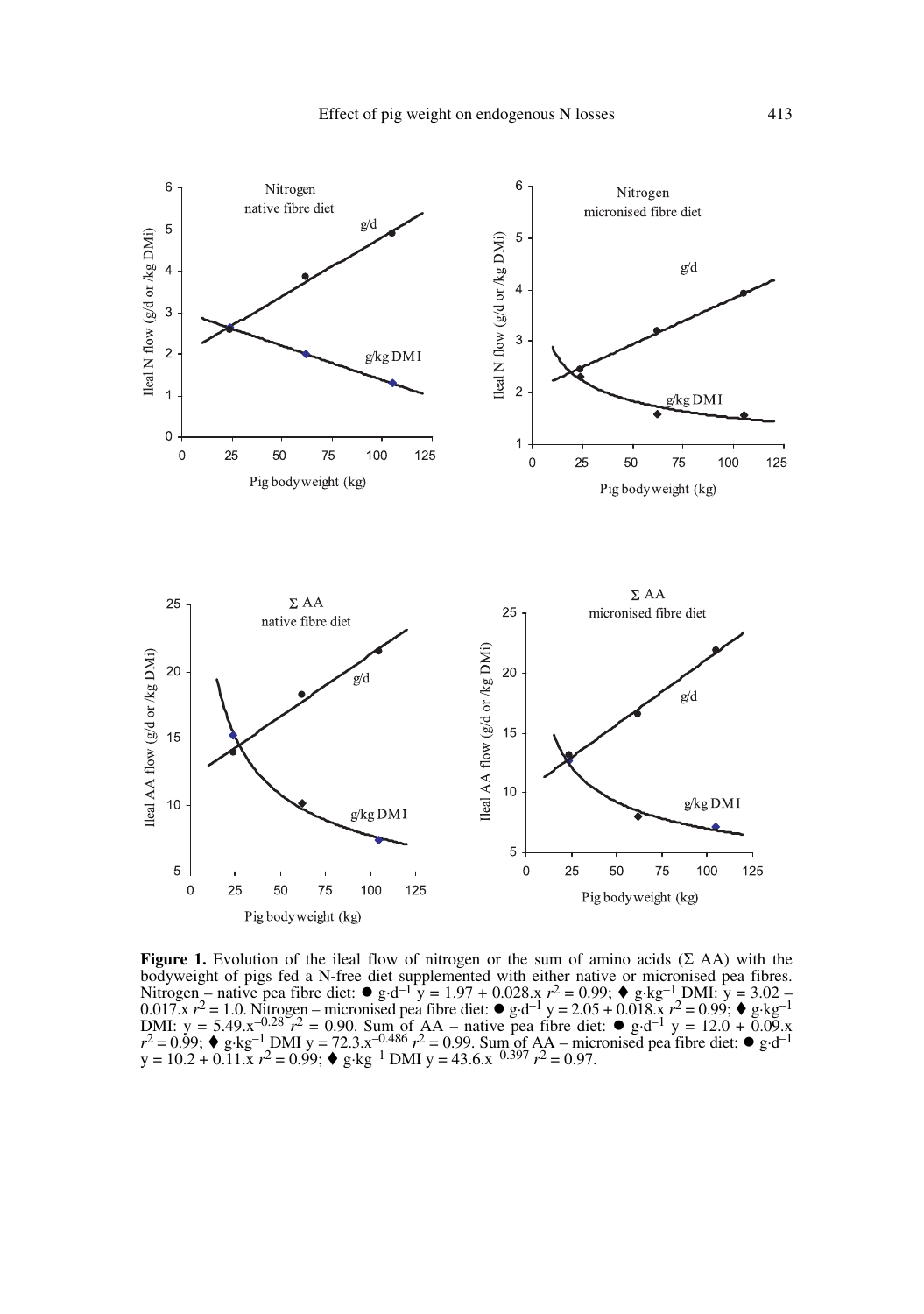undigested dietary proteins in the ileal digesta was verified, using a  $\chi^2$  analysis, as suggested by Le Guen et al. [21]. The AA profile of the pea fibre fraction (see Materials and Methods) was compared with that of the ileal digesta of pigs fed the native pea fibre diet and also to that of pigs fed a N-free diet supplemented with cellulose [22]. No relationship  $(P > 0.05)$  was found between the AA profile of the ileal digesta and that of the pea fibre fraction. The AA profile of the digesta collected in the present experiment, compared to that of digesta collected from pigs fed a conventional N-free diet, was different  $(P < 0.05)$ .

# **4. DISCUSSION**

In a previous experiment [14], pigs of 45–65 kg fed with diets similar to those used in this study and supplemented with unprocessed pea isolated fibres, presented higher ENL than those reported for micronised fibres: 2.73 vs.  $1.64 \text{ g N·kg}^{-1}$  DMI, respectively. The difference was limited in the present case and not significant for N (Tab. III), despite the fact that the fibres used were identical to those used previously. No satisfying explanation can be provided to explain the difference. At the AA level, the difference comes mainly from the non-essential AA such as proline, which is always excreted in high quantities in N-free conditions [2]. On the contrary, no significant "Fibre processing  $\times$  BW" interaction was observed, except for a few AA.

The contribution of N coming from the fibre sources on the total N ileal excretion was checked. The nitrogen bound to fibres (N-NDF) contributed to 156 and 37 mg·kg<sup>-1</sup> DMI of the diets containing native and micronised fibres, respectively. The fibre sources also contained proteins, as attested by their AA analysis (see Materials and Methods). Assuming that their real digestibility reached 90% [23] and taking the N-NDF contribution into account, it can be calculated that the indigestible N coming from the pea fibre fraction represented from 11 to 18% of the

total ileal N excreted by pigs fed the micronised fibre-based diet and from 15 to 30% of the native fibre-based diet. However, the data cannot be verified in vivo and our values are within the range of endogenous N and protein excretion usually mentioned in the literature when pigs are fed N-free diets supplemented with fibres: 10.0–12.5 g endogenous proteins $\cdot$ kg<sup>-1</sup> DMI [9, 13].

The  $\chi^2$  test also indicates that the contribution of undigested pea AA in the ileal AA flow measured here did not affect the estimation of the ileal endogenous AA flow.

On a daily basis, Furuya and Kaji [4] found no difference in ENL between pigs of 49 and 92 kg. This may have been due to the fact that the pigs were fed at different levels (respectively 92 and 27 g  $DM \cdot kg^{-1} BW^{0.75} \cdot day$ . Hess and Sève [6] found no effect either, between the pigs of 45 to 77 kg, receiving the same amount of  $DM \cdot kg^{-1}BW^{0.75}$ . In the present experiment and, also with pigs receiving the same amount of diet proportionally to their metabolic weight, we observed a linear increase in the daily loss of N and most of the AA with BW. However, when expressing the ENL per kg BW, both the results of Hess and Sève [6] and ours show a decrease with BW. These authors obtained 40 and 13 mg N·kg–1 BW or 102 and 38 mg  $N \cdot kg^{-1} BW^{0.75}$  for pigs at 45 and 77 kg BW, respectively, whereas, in the present case, we obtained 105, 57 and 42 mg  $N \cdot kg^{-1}BW$ or 233, 160 and 134 mg N·kg<sup>-1</sup> BW<sup>0.75</sup>, for pigs at 24, 62 and 105 kg BW, respectively.

We also observed significant ENL expressed per kg DMI, that decreased (*P* < 0.05) when BW increased. Stein et al. [5] found no significant difference between growing pigs (112 kg BW) and lactating sows (215 kg), despite a numeric difference between both ENL (12.4 vs. 9.4 g  $N \cdot kg^{-1}$ DMI, respectively). However, our results suggest that the BW effect is limited in animals with  $BW > 50-60$  kg (Fig. 1). Hence, the difference between pigs of 62 and 105 kg was significant for proline and the sum of the AA only. This could explain why many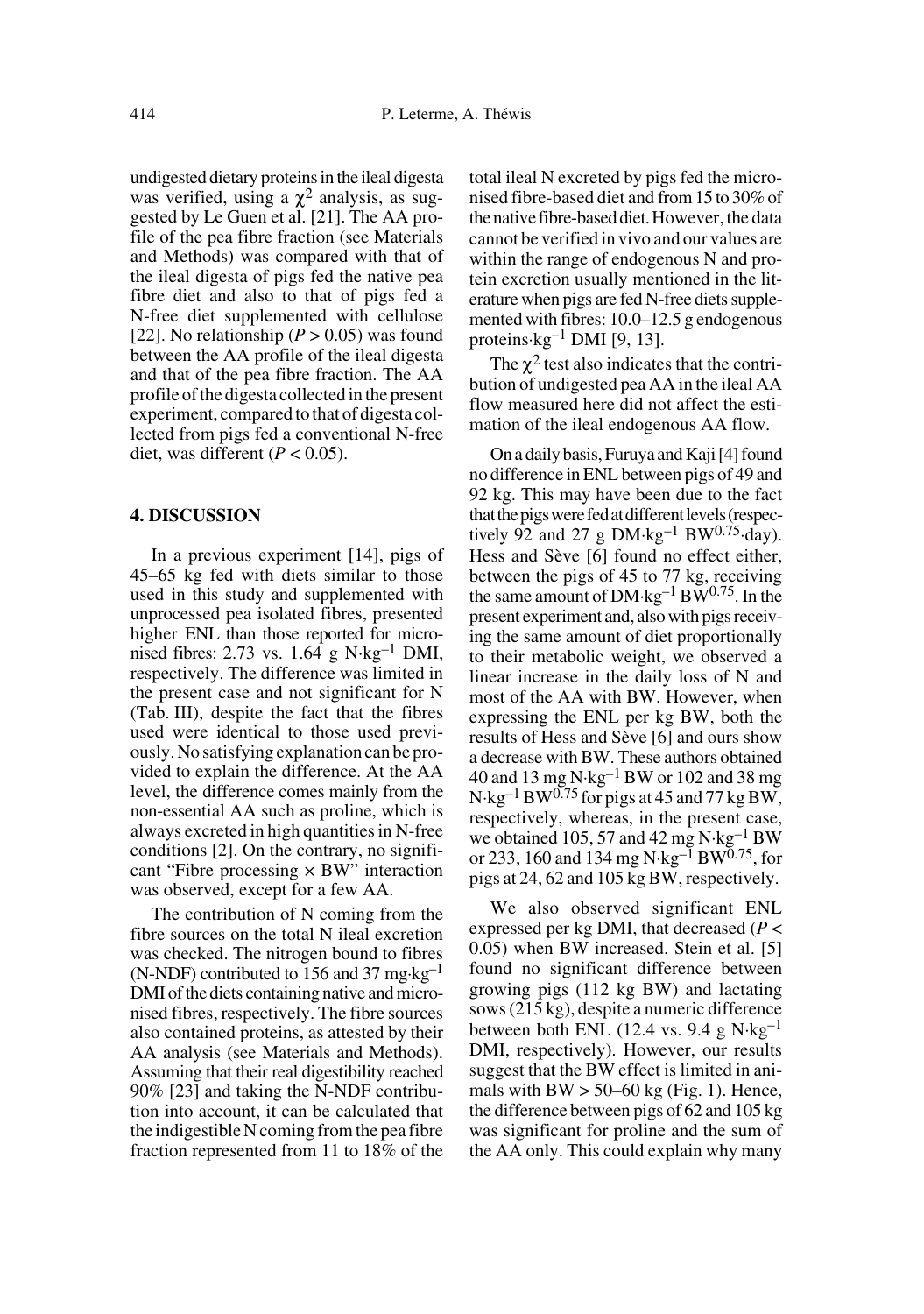authors did not observe any significant effect of BW on basal ENL in large pigs.

On the contrary, Bastianelli [9] assumed that the negative relationship between ENL and BW was under the effect of DMI since, in his compilation of the literature, he found a high correlation  $(r=0.70)$  between the latter and pig BW. This was ascribed to the lower DMI of piglets. In the present case and in the study by Hess and Sève [6], however, DMI was adjusted to the same level of metabolic weight, regardless of BW. Our results confirmed the assumption by Stein and Nyachoti [10] that small pigs excrete, proportionally to DMI, more ENL than larger ones.

Other literature data support this hypothesis. Leibholz [11] and Wilson and Leibholz [12] fed young pigs (27 to 35-d old) a N-free diet and measured ileal ENL ranging from  $3.5$  to  $4.6$  g N·kg<sup>-1</sup> DMI. However, the DMI was  $low (45 \text{ g} DM·kg^{-1} BW^{0.75}·day)$ . Schulze et al. [24] fed piglets (14 kg on average) higher intake levels of N-free diets  $(\pm 70 \,\text{g} \,\text{DM} \cdot \text{kg}^{-1} \,\text{BW}^{0.75} \,\text{day})$  and also measured high ENL: from 2.7 to 3.9 g  $N \cdot kg^{-1}$ DMI, depending on the dietary fibre source. Finally, with slightly heavier piglets (20 kg on average) that received  $\pm 60$  g DM·kg<sup>-1</sup> BW0.75 day, we measured ENL ranging from 1.8 to 3.3 g  $N \cdot kg^{-1}$  DMI, depending on the type of fibre (barley hulls or bran) and the dietary fibre content (100 or 200 g·kg<sup>-1</sup>) [25]. In most of the cases, DMI was even higher than what our regression curves predict  $(\pm 2.4$  to 2.7 g N·kg<sup>-1</sup> DMI for piglet weighing 14 kg or 20 kg, respectively; Fig. 1).

The higher ENL in piglets can be partly explained by the fact that the protein turnover of the gut tissues is higher than that in larger pigs [26]. Moreover, both the digestive and absorptive capacities of the intestines increase with age [27, 28]. It can be hypothesized that this lowers the capacity of the piglets to recycle their digestive secretions efficiently.

A higher susceptibility of the small pigs to dietary factors was not evidenced here. The experiment was aimed at studying the basal ENL, i.e. those which are independent of any dietary factor. However, the effect of native pea inner fibres vs. micronised inner fibres was also studied because in previous experiments, we observed an important effect of native fibres on ENL:  $4.8 \text{ g N·kg}^{-1}$  DMI vs. 1.8 g for 25 kg-pigs receiving a N-free diet supplemented with cellulose [14]. The effect observed here, although significant for part of the AA, was not comparable to those observed previously and no "Fibre processing  $\times$  BW interaction" was observed. Further experiments are necessary to determine whether piglets are more sensitive than large pigs to fibre intake.

Numerous studies have shown the positive effect of fibre intake on ENL in pigs [14, 16, 24, 25, 29]. Their composition and their physico-chemical properties, explain this effect  $[14, 16, 25, 29]$ . The presence of fibres and their properties such as viscosity or water-holding capacity increase the turnover of the epithelial cells but also mucus excretion, pancreatic secretions or the microflora [30–33]. A feed-back effect, coming from the volatile fatty acids produced in the colon on the small intestine epithelial cell proliferation is also suspected [34].

In summary, this study showed that the ENL expressed per kg DMI are proportionally higher in young pigs. ENL decrease rapidly as BW increases but appear to plateau when BW exceeds 50–60 kg. Micronisation of the dietary fibres did not affect the total ENL expressed per day or per kg DMI but significantly decreased the endogenous losses, expressed per kg DMI, of some amino acids.

## **ACKNOWLEDGEMENTS**

The authors gratefully acknowledge Mrs G. Jean, MM L. Givron, T. Monmart and X. Moreaux for their expert technical assistance. They are also indebted to Professor J.E. Muñoz, from the National University of Colombia for his help in the statistical analyses. The research was financed by the Department of Research & Development (DG6) of the Belgian Ministry of Agriculture, Brussels (contract No. D1/2 – 5818A).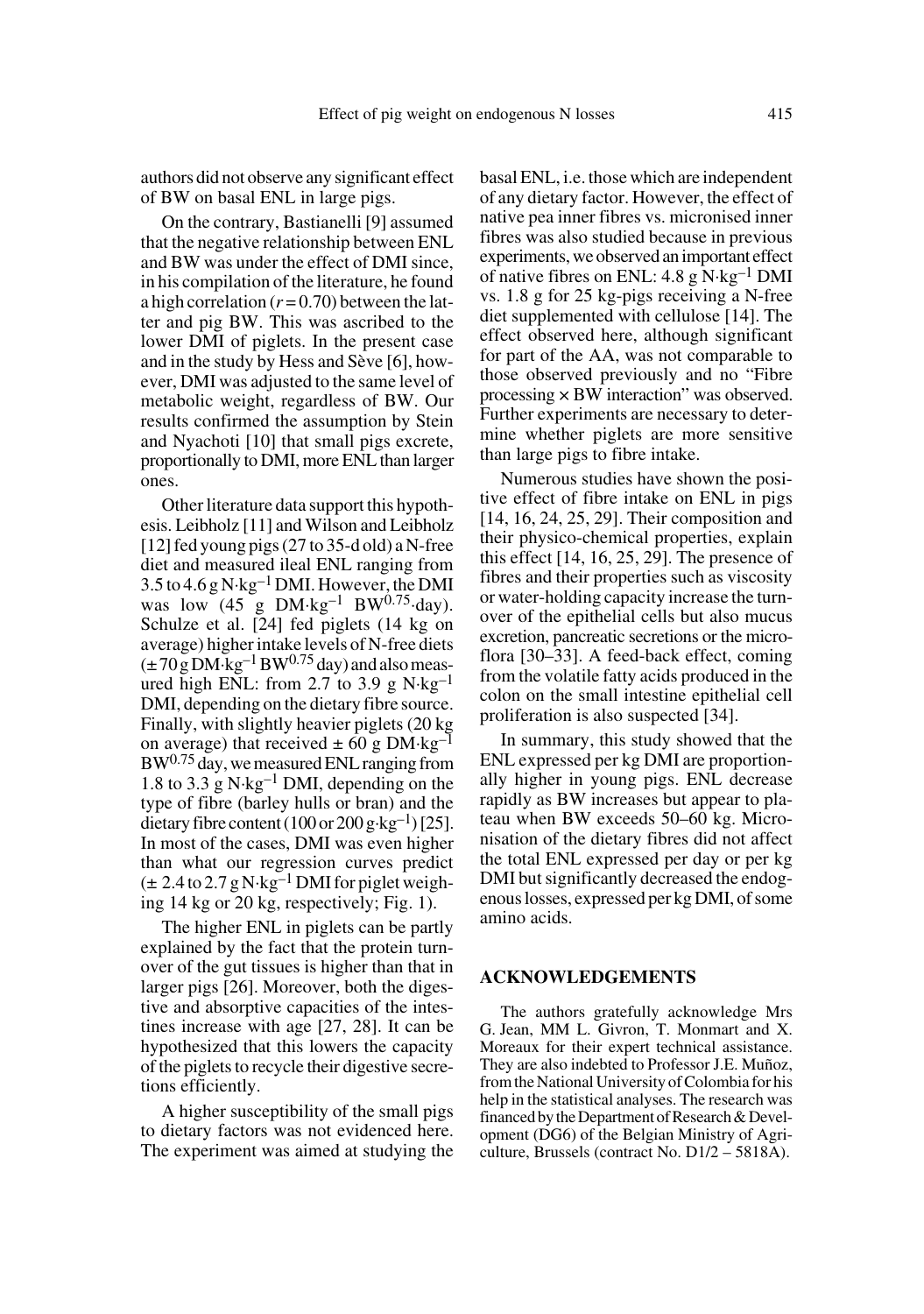#### **REFERENCES**

- [1] Souffrant W. Endogenous nitrogen losses during digestion in pigs. In: Verstegen M, Huisman J, den Hartog L (Eds), Digestive Physiology in Pigs, EAAP Publ 54, Rome, 1991, p 147– 166.
- [2] Sève B, Leterme P. Amino acid fluxes in the pig. In: Laplace JP, Février C, Barbeau C (Eds), Digestive Physiology in Pig, EAAP Publ 88, Rome, 1998, p 304–315.
- [3] Butts C, Moughan P, Smith W, Reynolds G, Garrick D. Effect of food dry matter intake on endogenous ileal amino acid excretion determined under peptide alimentation in the 50 kg liveweight pig. J Sci Food Agric 1993, 62: 235–243.
- [4] Furuya S, Kaji Y. The effects of feed intake and purified cellulose on the endogenous ileal amino acid flow in growing pigs. Br J Nutr 1992, 64: 569–587.
- [5] Stein H, Trottier N, Bellaver C, Easter R. The effect of feeding level and physiological status on total flow and amino acid composition of endogenous protein at the distal ileum in swine. J Anim Sci 1999, 77: 1180–1187.
- [6] Hess V, Sève B. Effects of body weight and feed intake level on basal ileal endogenous losses in growing pigs. J Anim Sci 1999, 77: 3281–3288.
- [7] Mariscal-Landín G, Sève B, Colléaux Y, Lebreton Y. Endogenous amino nitrogen, collected from pigs with end-to-end ileorectal anastomosis, is affected by the method of estimation and altered by dietary fiber. J Nutr 1995, 125: 136–146.
- [8] Hess V, Sève B, Langer S, Duc G. Impact sur les pertes endogènes iléales sur la rétention azotée corporelle. Vers un nouveau système d'évaluation des protéines. Journées Rech Porcine France 2000, 32: 207–215.
- [9] Bastianelli D. Modélisation de la digestion chez le porc en croissance. PhD thesis, Institut National Agronomique, Paris, 1996, 228 p.
- [10] Stein H, Nyachoti M. Animal effects on ileal amino acid digestibility. In: Ball R (Ed), Proc 9th Int Symp on Digestive Physiology in Pig, Vol 1, Edmonton, Canada, 2003, p 223–241.
- [11] Leibholz J. The flow of endogenous nitrogen in the digestive tract of young pigs. Br J Nutr 1982, 48: 509–517.
- [12] Wilson R, Leibholz J. Digestion in the pig between 7 and 35 d of age. 3. The digestion

of nitrogen in pigs given milk and soyabean proteins. Br J Nutr 1981, 45: 337–346.

- [13] Jansman A, Smink W, van Leeuwen P, Rademacher M. Evaluation through literature data of the amount and amino acid composition of basal endogenous crude protein at the terminal ileum of pigs. Anim Feed Sci Technol 2002, 98: 49–60.
- [14] Leterme P, Théwis A, van Leeuwen P, Monmart T, Huisman J. Chemical composition of pea fibre isolates and their effect on the endogenous amino acid flow at the ileum of the pig. J Sci Food Agric 1996, 72: 127–134
- [15] Van Leeuwen P, van Kleef D, van Kempen G, Huisman J, Verstegen M. The post-valve Tcaecum cannulation technique: an alternative method for chyme collection in pigs. J Anim Physiol Anim Nutr 1991, 65: 183–193.
- [16] Leterme P, Froidmont E, Rossi F, Théwis A. The high water-holding capacity of pea inner fibres affects the ileal flow of endogenous acids in pigs. J Agric Food Chem 1998, 46: 1927–1934.
- [17] AOAC. Official methods of analysis of the Association of Official Analytical Chemists, 15th ed, 1990, Arlington, USA.
- [18] Prosky L, Asp N, Schweizer T, De Vries J, Furd I. Determination of insoluble, soluble and total dietary fiber in foods and food products. J AOAC Int 1988, 71: 1017–1023.
- [19] Francois E, Thill N., Théwis A. Méthode rapide de dosage de l'oxyde de chrome dans les aliments, les fèces et les contenus digestifs par titrage après oxydation nitro-perchlorique. Ann Zootech 1978, 27: 355–361.
- [20] SAS. SAS User's Guide: Statistics, 6th ed. SAS Institute Inc, Cary, USA, 1994.
- [21] Le Guen MP, Huisman J, Verstegen M. Partition of the amino acids in ileal digesta from piglets fed pea protein diets. Livest Prod Sci 1995, 44: 169–178.
- [22] Leterme P, Monmart T, Morandi P, Théwis A. Oral and parenteral N nutrition vs. N-free nutrition on the ileal endogenous losses and on the molecular weight distribution of the nitrogenous compounds in the ileal digesta of pigs. J Sci Food Agric 1996, 71: 265–271.
- [23] Leterme P, Sève B, Théwis A. The current 15N-leucine infusion technique is not suitable for quantitative measurements of ileal endogenous amino acid flows in pigs. J Nutr 1998, 128: 1961–1968.